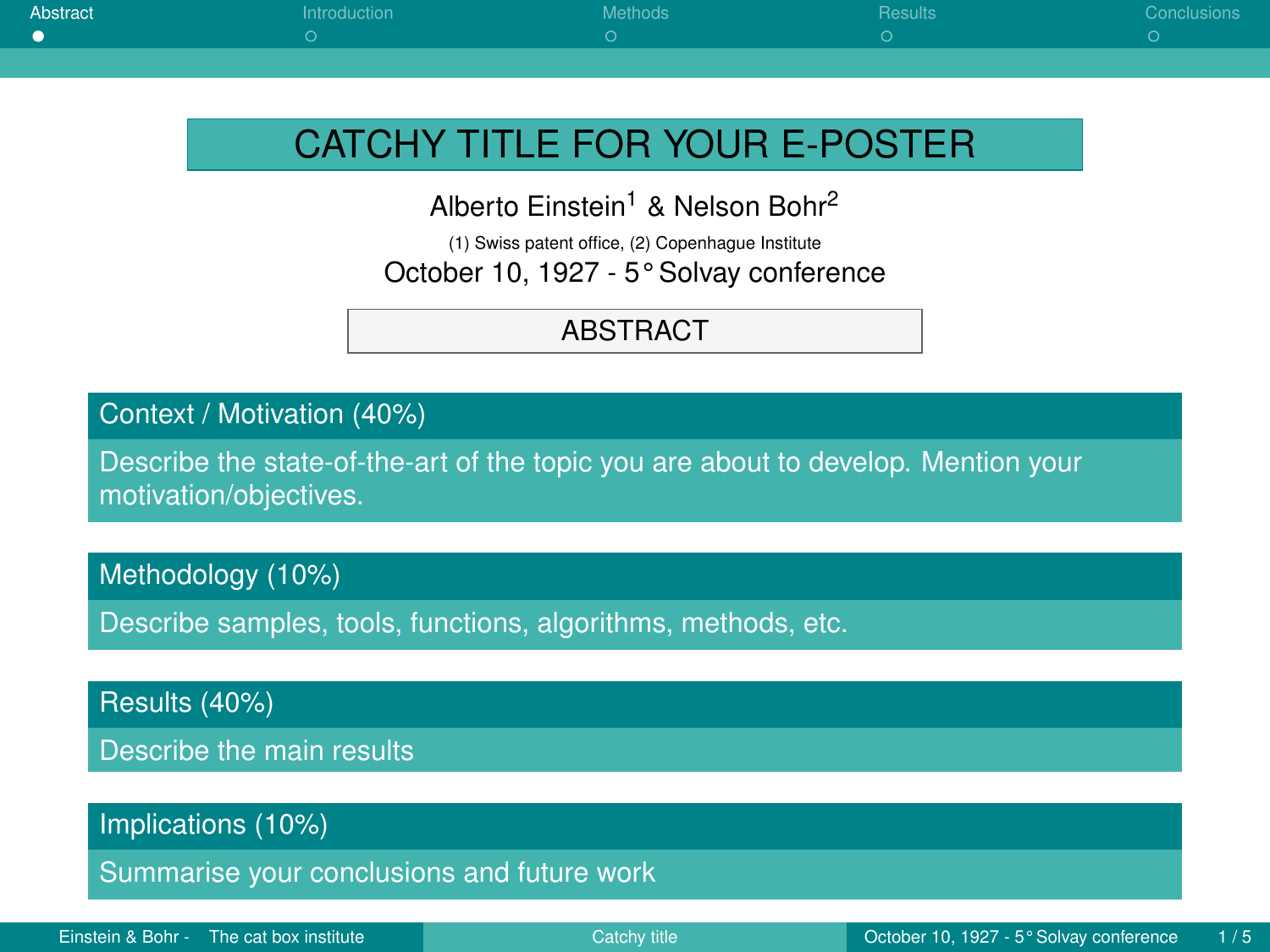<span id="page-1-0"></span>

| Abstract | Introduction | Methods | Results | Conclusions |
|----------|--------------|---------|---------|-------------|
|          |              |         |         |             |
|          |              |         |         |             |
|          |              |         |         |             |

### Motivation/Background

You can work in two columns to write your text. Which are the questions you want to answer?

What other works inspired you to do this job? Don't forget to cite the bibliography properly: [\[Einstein\(1905\)\]](#page-4-1)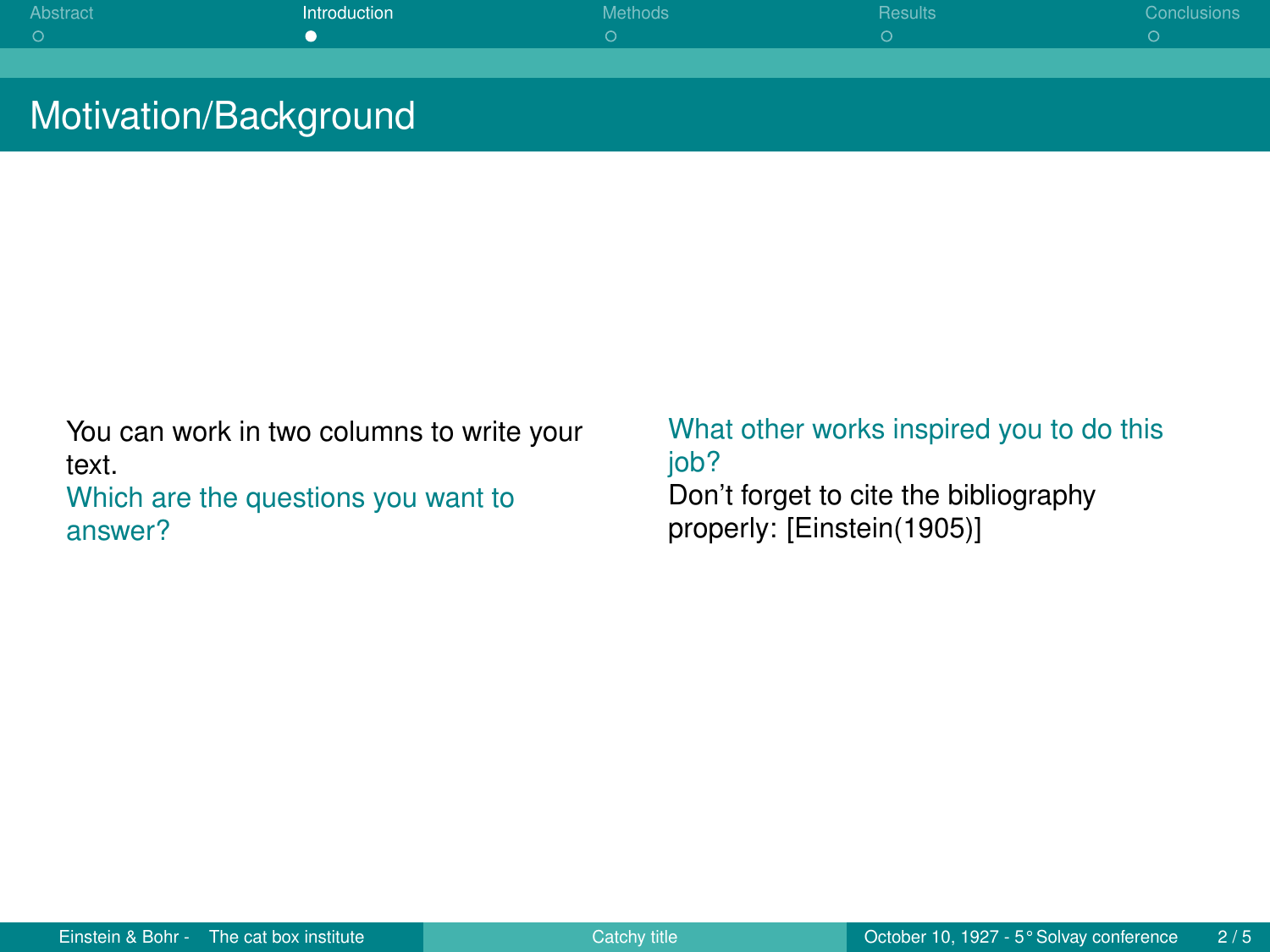<span id="page-2-0"></span>

| Abstract | Introduction | Methods <sup>'</sup> | <b>Results</b> | Conclusions |
|----------|--------------|----------------------|----------------|-------------|
|          |              |                      |                |             |
|          |              |                      |                |             |
|          |              |                      |                |             |

## Tools/Methods/Algorithms/Samples

Describe your sources, methods, etc.

| Fancy table |   |            |   |  |   |  |
|-------------|---|------------|---|--|---|--|
| ⋍           | D | $\sqrt{2}$ | - |  |   |  |
|             |   |            |   |  | ◠ |  |

#### Use blocks

A useful way to catch the eye

Include some figures. Use more than one column to distribute things.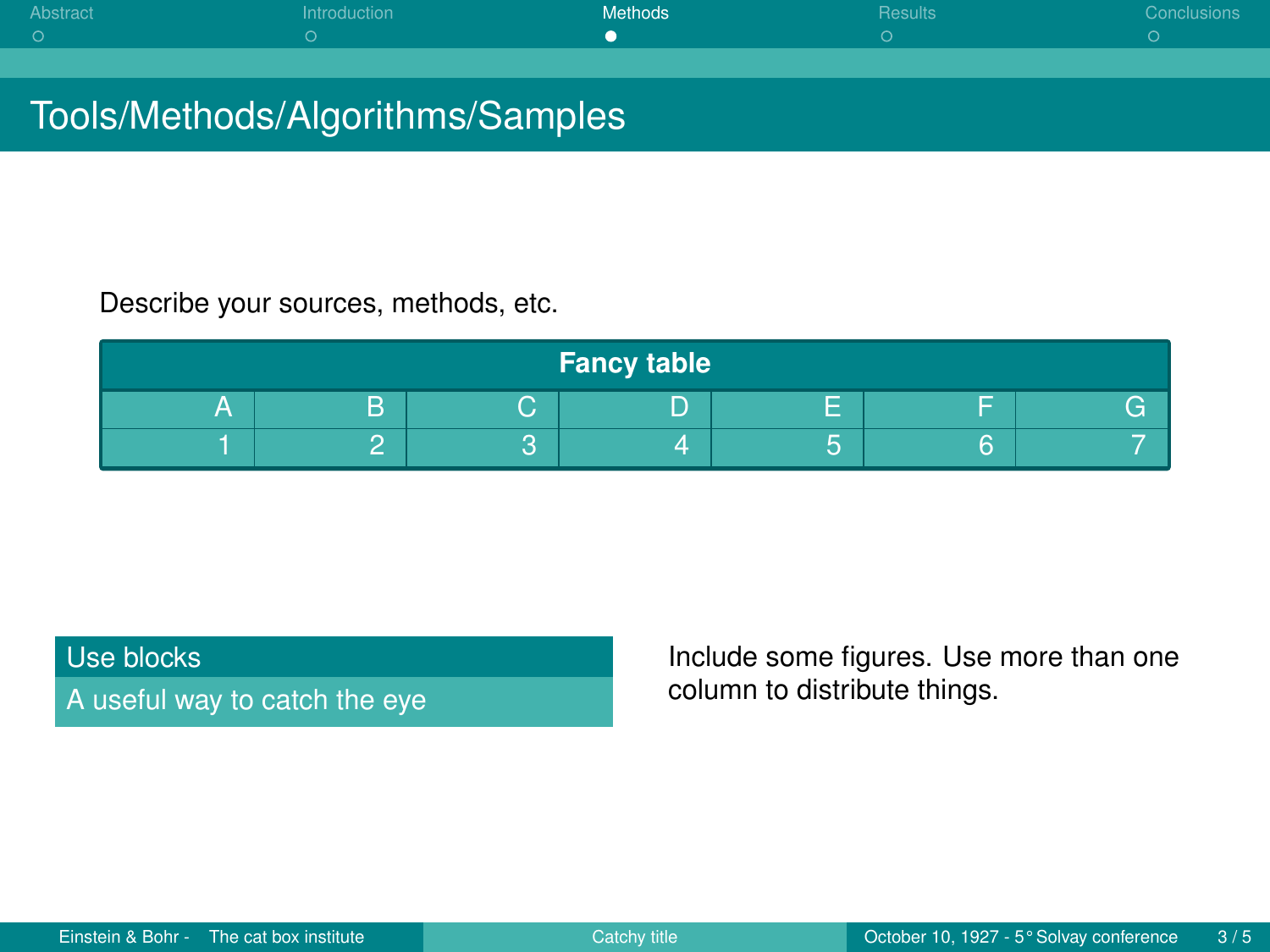<span id="page-3-0"></span>

| Abstract | Introduction | Methods | Results | Conclusions |
|----------|--------------|---------|---------|-------------|
|          |              |         |         |             |
|          |              |         |         |             |
|          |              |         |         |             |

### **Results**

Include many figures and well explained captions



The dotted line indicates the probable outline of the Mile Way Galaxy a flattened lens-shaped s more not anti-analysis stars, as seen edgewise from outside. The ecoentric position of the Sun is shown by a cross. Some of the known open clusters are scattered among the stars in the blue-shaded region. Small circles represent alobubir clusters

### Main results

Highlight your results